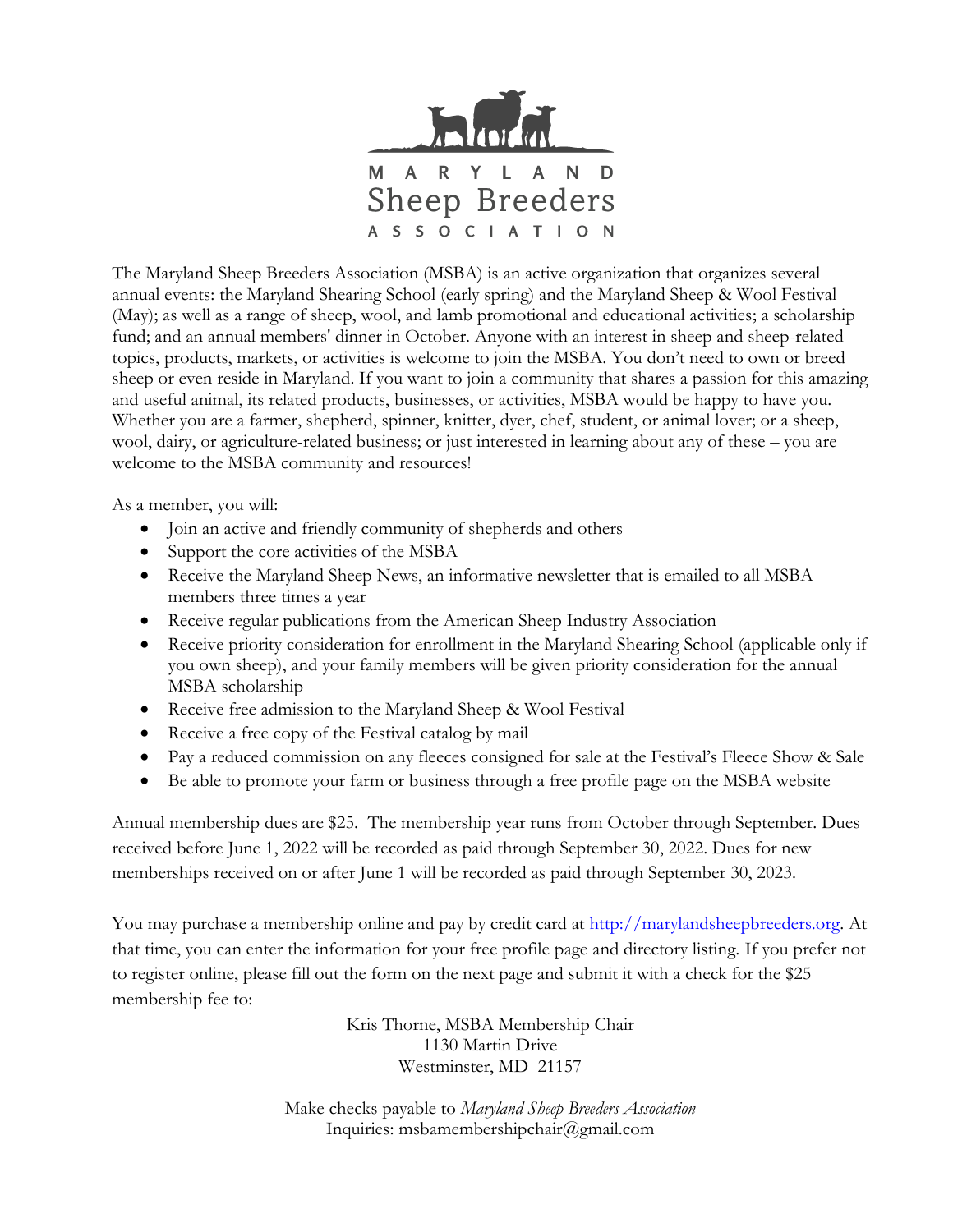## **Maryland Sheep Breeders Association**

## **MEMBERSHIP APPLICATION FORM**

| $\Box$ I do not have access to email                                                                                                                                       |
|----------------------------------------------------------------------------------------------------------------------------------------------------------------------------|
| Note: Maryland Sheep News (the newsletter of MSBA) is distributed to members electronically. Hard<br>copy is mailed ONLY to those members who do not have access to email. |
|                                                                                                                                                                            |
| $\Box$ Purebred and/or Registered<br>Select all that apply:<br>Crossbred                                                                                                   |
| $\mathbf{No. of Ewes: \_\_}$                                                                                                                                               |
|                                                                                                                                                                            |
| Would you like to be included in the MSBA Directory?                                                                                                                       |
| $\Box$ Yes (fill in information on the next page as applicable)<br><b>JNo</b>                                                                                              |

*Send form and \$25 membership fee (checks payable to: Maryland Sheep Breeders Association) to: Kris Thorne, MSBA Membership Chair 1130 Martin Drive Westminster, MD 21157*